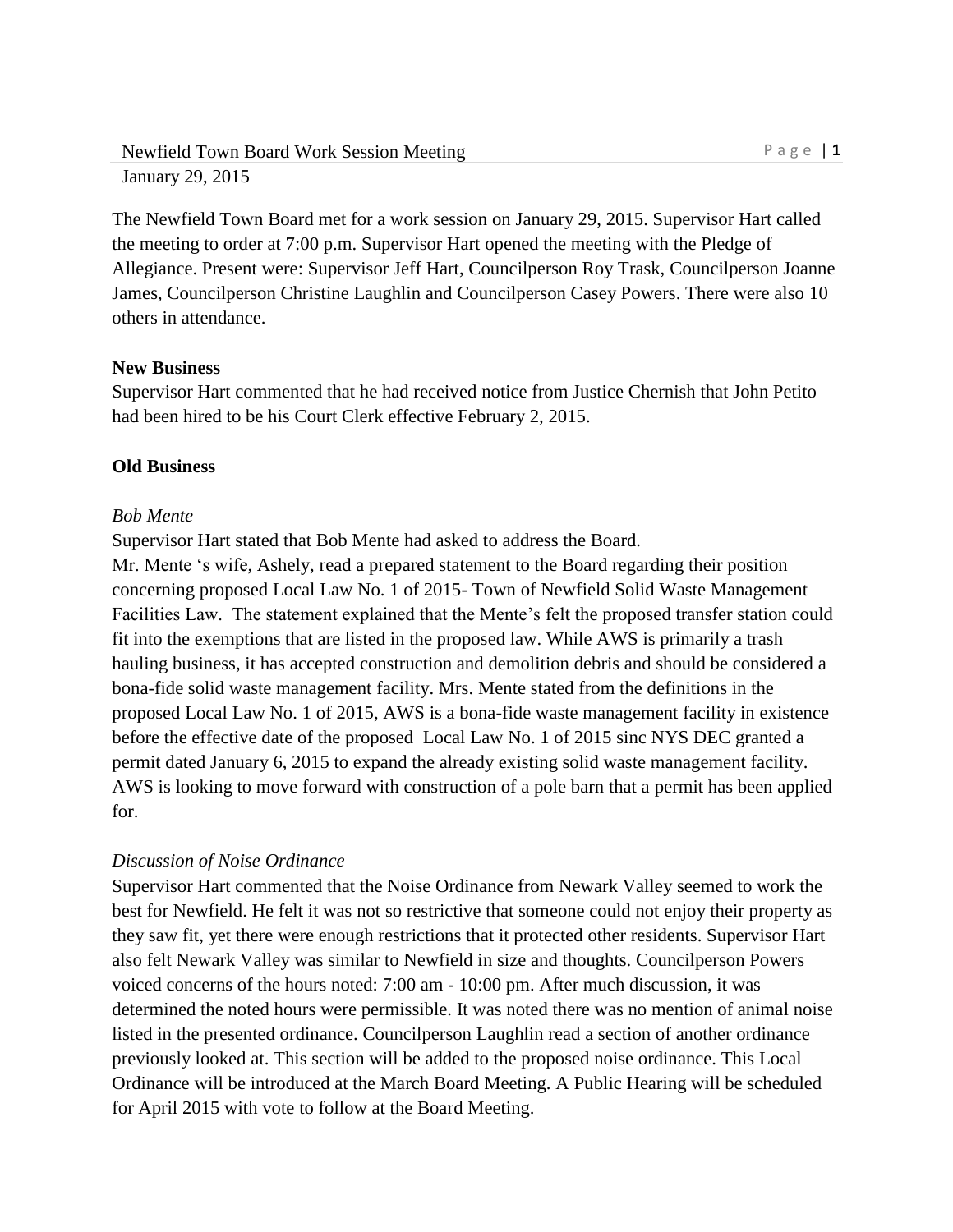*Preparation for Public Hearing*The Public Hearing for proposed Local Law No. 1 of 2015 will be February 15, 2015 at 6:30 pm at the Newfield Fire Hall. The Tompkins County Sheriff's Department will be notified. Councilperson Trask asked that the commentary from Mr. and Mrs. Mente be shared with Atty. Hooks. Councilperson James had concerns regarding the exemption section of proposed Local Law No. 1 of 2015 emailed to her from a resident. This concern will also be shared with Atty. Hooks.

# *Discussion of CSEA Contract:*

Motion was made by Councilperson Powers to authorize Supervisor Hart to sign the CSEA Contract, seconded by Councilperson James.

| Vote       | AYES 5  | Hart, Trask, James, Laughlin and Powers |
|------------|---------|-----------------------------------------|
|            | $NAY$ 0 |                                         |
| $C$ arriad |         |                                         |

Carried

# *Discussion of Finalizing Minimum Water Charge*

Motion was made by Councilperson Powers to approve the minimum water rate charge as listed below seconded by Councilperson Laughlin.

!015 Rate = \$4.80/1,000 gallons

| <b>Meter Size</b> | Base<br>Rate Fee | Usage<br>Allowance<br>(gallons) |
|-------------------|------------------|---------------------------------|
| 5/8"              | \$48.00          | 10,000                          |
| 3/4"              | \$48.00          | 10,000                          |
| 1"                | \$144.00         | 30,000                          |
| $1 - 1/2"$        | \$216.00         | 45,000                          |
| 2"                | \$432.00         | 90.000                          |
| 3"                | \$672.00         | 140,000                         |
| 4"                | \$960.00         | 200,000                         |
| 6"                | \$1,680.00       | 350,000                         |

Water consumed over the meter allowance will be billed at .0048/gallon. A letter informing the Water District 1  $\&$  2 will be included with the March water billing.

Supervisor Hart reported that Tompkins County Better Housing had agreed to pay the Town \$2,000.00 annually for the "In Lieu of Taxes" for the Newfield Garden Apartments.